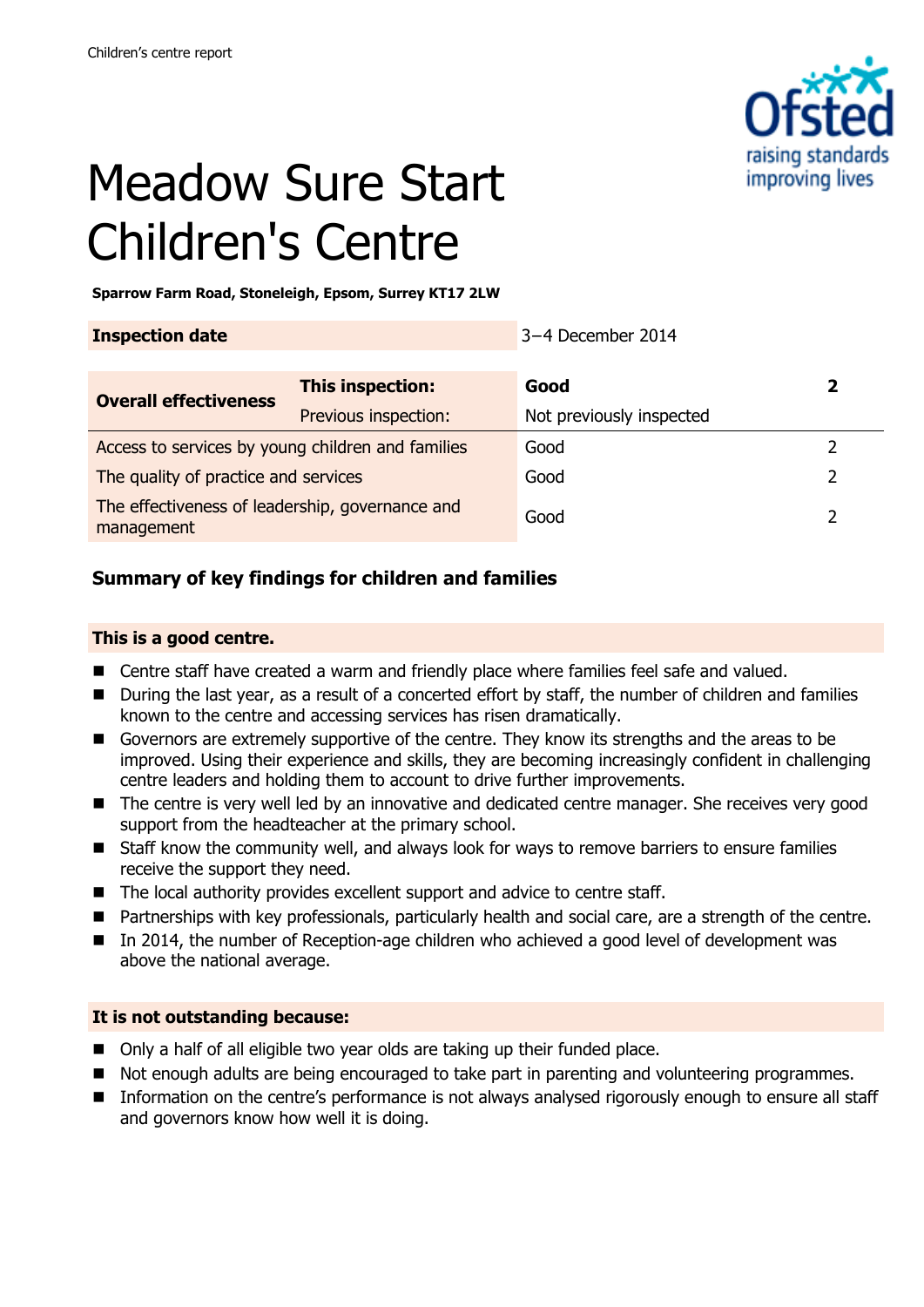#### **What does the group need to do to improve further?**

- **E** Ensure that most eligible two-year-old children access their free entitlement to early education.
- Increase the number of adults completing parenting and volunteering programmes, as a first step back into training and employment.
- Strengthen the use and analysis of information so that all staff and governors are able to monitor the centre's performance more rigorously.

#### **Information about this inspection**

The inspection of this children's centre group was carried out under Part 3A of the Childcare Act 2006 as amended by the Apprenticeships, Skills, Children and Learning Act 2009.

The inspection was carried out by two additional inspectors and one of Her Majesty's Inspectors.

The inspectors held meetings with the centre leader, senior leaders from Meadow Primary School, and representatives from the local authority. They also met partners from health, early years education, parents, and representatives from the advisory board and parents' forum. The centre leader, headteacher from the primary school and a representative from the local authority attended all meetings of the inspection team.

Visits to activities, such as 'Jo Jingles', baby clinics, and 'Stay and Play', were undertaken. The inspectors looked at the centre's self-evaluation, action planning, a sample of case files, safeguarding practice, policies and procedures and a range of documentation.

#### **Inspection team**

David Scott, Lead Inspector **Additional Inspector** 

Graham Saltmarsh **Additional Inspector** Additional Inspector

Harmesh Manghra **Her Majesty's Inspector**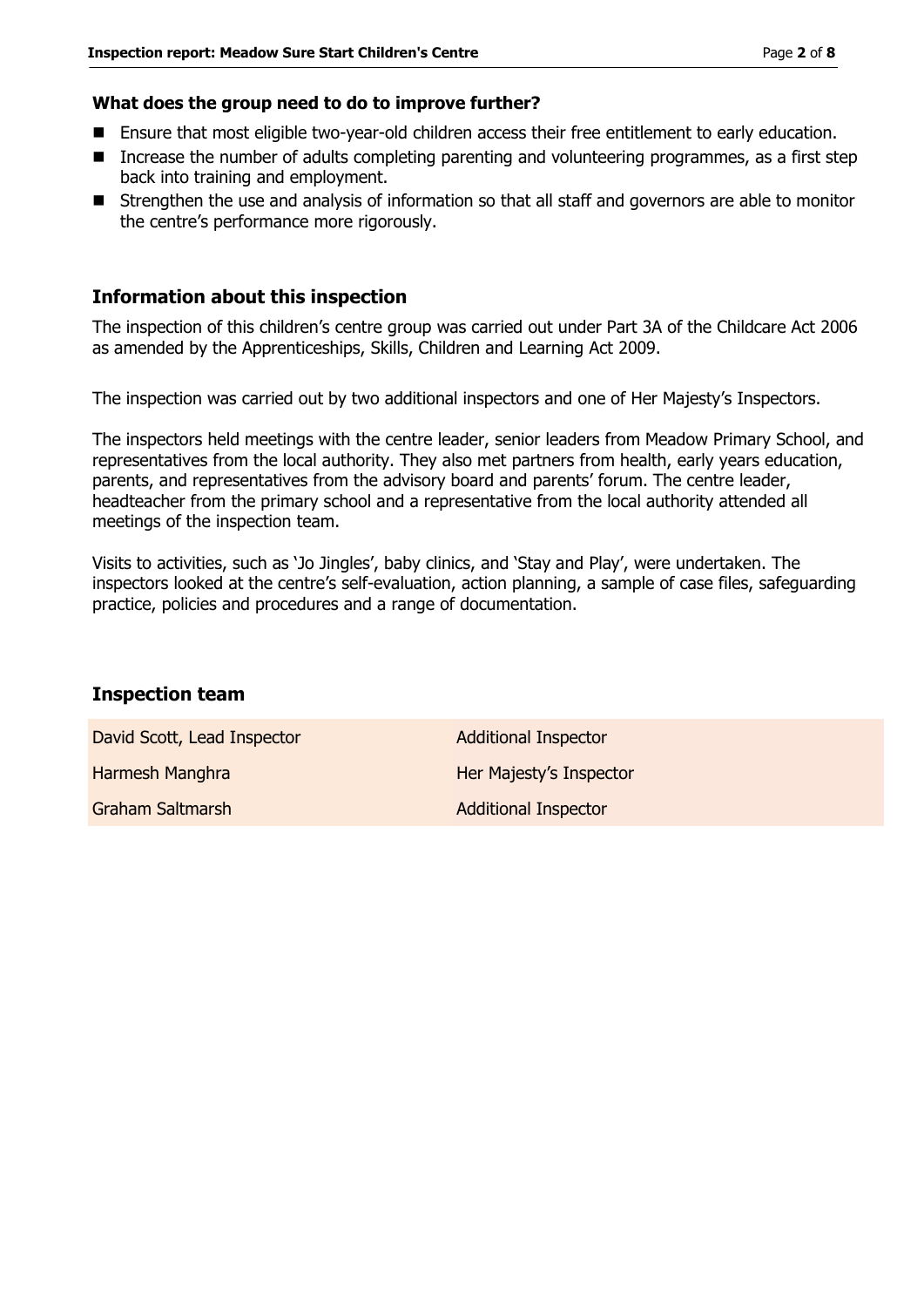### **Full report**

#### **Information about the group**

Meadow Children's Centre was designated in September 2010 as a stand-alone centre. It delivers a range of services including health, parenting classes, 'Stay and Play' sessions, adult learning and family support. The centre is located on the site of Meadow Primary School (URN 135383) which is subject to a separate inspection. The inspection report can be found at www.ofsted.gov.uk. The centre is managed by the governing body of Meadow Primary School, on behalf of the local authority. There is also an advisory board, which comprises of parents and key partners, and a parents' forum.

Strategic leadership of the centre is provided by the headteacher of Meadow Primary School. The centre works in collaboration with Riverview Children's Centre (URN 22527) and in partnership with St Martin's (URN 22866) and Epsom (URN 21107) children's centres, sharing services and data.

The number of children under five years of age is 796.

The centre serves a community that is relatively affluent, with only one in six children living in slightly less advantaged areas. Information shows that very few children live in households where no one is working. The majority of parents have been educated to university level.

Three quarters of families are of White British heritage, with a quarter being from minority ethnic groups. Children's skills and abilities on entry to early education are above the levels expected for their age.

The centre has identified referred families in need of intensive support and 0−2 year old children as its main priority groups.

#### **Inspection judgements**

#### **Access to services by young children and families Good**

- Last year as a result of a concerted effort by staff, the number of families who were registered with the centre increased by 16 percentage points. The large majority of families, including those expecting children, are now registered with the centre and accessing services.
- Since the centre opened, levels of engagement of families have risen steadily. However, in the last year they rose dramatically by 31 percentage points. This was partly due to centre staff visiting preschool settings and health clinics being based at the centre. As a result, most families deemed to be in need of intensive support, and the large majority of 0–2 year olds, regularly engage in the centre's activities.
- Close partnership work with other key professionals has enabled centre staff to engage families well. On-site midwife and baby clinics are run in tandem with good quality 'Stay and Play' sessions. This has enabled more families to be registered with the centre, including those from minority ethnic backgrounds, while accessing advice on their child's learning and welfare.
- Most three-and four-year old children access their funded education place. However, only half of all eligible two-year-olds take up their free early years place. The centre manager has already identified this as an area for improvement and taken steps to find out which children are eligible and where they live. The centre has then sent them a welcoming letter and followed this up by an email or telephone call.

#### **The quality of practice and services Good**

 Families, including expectant parents, benefit from a good range of services intended for all, and those aimed at the needs of specific families.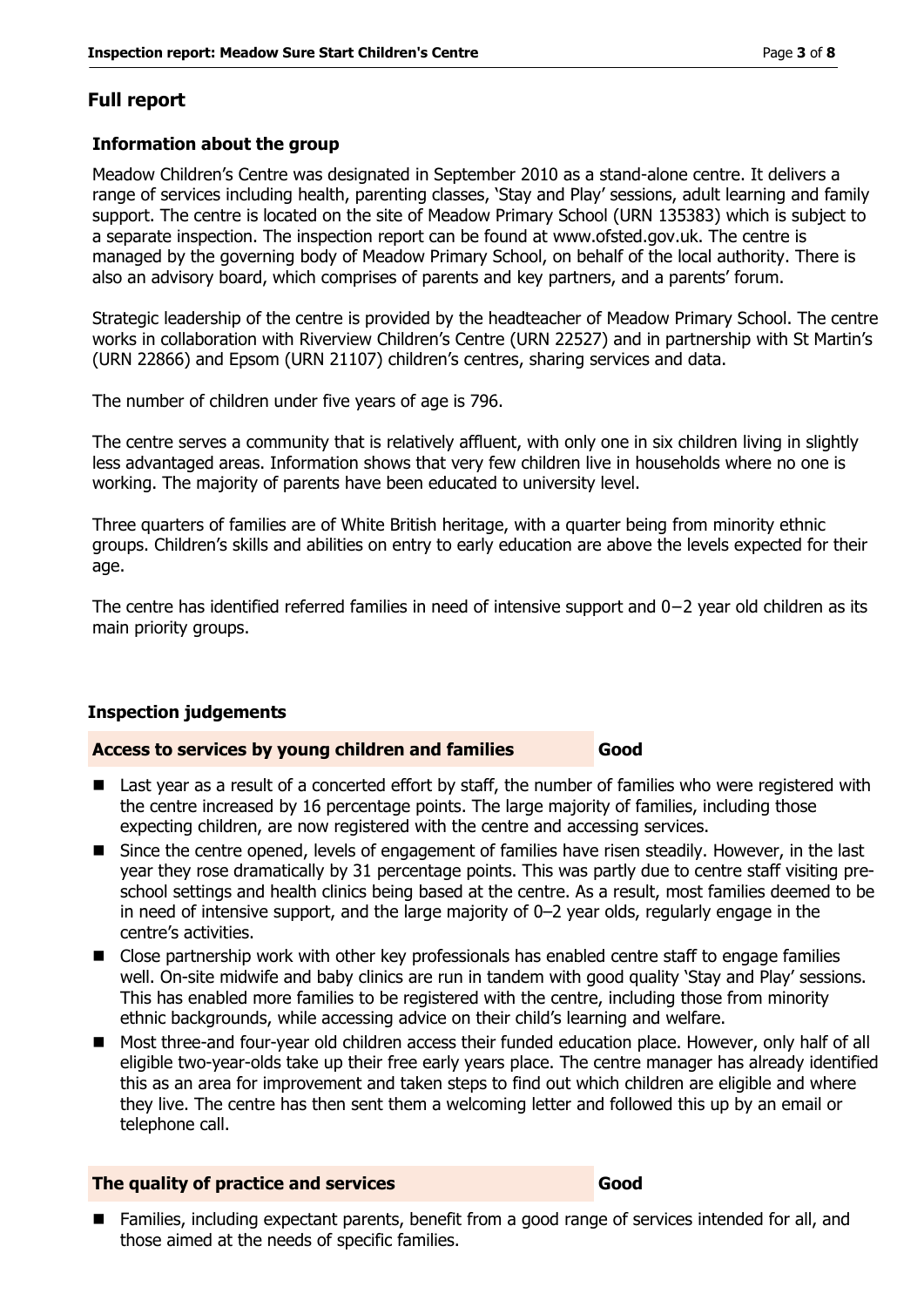- As part of its work in the community, home visits are made to help families who may find it difficult to attend centre activities, including parents who may feel isolated and those families who are in need of intensive support.
- The centre listens and responds well to parents' needs in providing effective activities that promote their child's well-being and development. For example, in the very well-attended 'Jo Jingles' session, children took great delight in dancing, singing and playing musical instruments. This helped them to develop their listening and speaking skills, as well as socialising with their families and other children. They thoroughly enjoyed the bubbles and music, and had great fun learning.
- Centre staff promote and develop children's learning well. In 2014, the large majority of Receptionaged children achieved a good level of development. This was above national levels and demonstrates that the centres are contributing to ensuring that children are ready for school and learning.
- The centre has very few families who are not in work with the majority being university educated. As a result, the promotion of adult learning, training and employment has not needed to be a priority. However, at their initial interview, parents' employability aspirations are not routinely considered in terms of gauging future career aspirations, guidance and progression.
- The centre has successfully supported a few individuals through volunteering to secure a place at university. However, overall, volunteering as a first step to employment or a career change is not actively promoted.
- Parenting courses such as `Family Links', and those for dads, are well attended. Last year, 67 parents successfully completed first-aid courses, with three quarters being from priority families.
- Centre staff have developed positive relationships with the Citizens Advice Bureau (CAB) which have helped families to secure prompt appointments. This reduces their feelings of anxiety and isolation regarding financial issues.
- Strategies to improve the healthy weight of Reception-age children are having a positive effect. As a result, levels are improving and just above the national level. Breastfeeding rates at six to eight weeks and immunisation rates are significantly above national figures.

#### **The effectiveness of leadership, governance and management**

**Good**

- The well-qualified centre manager is highly regarded, both by parents and staff. A number of parents commented: 'I feel that staff really care about me', 'My children really love it here' and 'The centre staff always give sound advice and information'.
- Governance is good. The work of the governing body, the advisory board and parents' forum are carefully woven together, so that communication between them is effective. Members bring a range of expertise and experience to the role and are increasingly confident in challenging the performance of the centre and holding leaders to account.
- Through the annual conversation and focused monitoring visits the local authority knows the centre very well. The local authority's adviser for children's centres, in partnership with centre staff, has provided very helpful data about the centre's performance. However, this is not routinely shared with all staff and governors, so that they can fully understand how well the centre is performing, in order to provide further challenge.
- The centre leader has recently developed a new system for tracking children's progress. She has been well supported by the deputy headteacher from the primary school, whose skill, expertise and enthusiasm for data management has been invaluable.
- **E** Arrangements for safeguarding are robust and effective. All staff ensure that children who are looked after, subject to child protection plans, and those deemed to be in need are well supported. The centre leader has ensured all staff are fully trained and that safer recruitment procedures for the appointment of staff are followed.
- The headteacher provides highly effective professional supervision for the centre leader, which ensures the centre runs smoothly. Arrangements for setting targets for staff are the same as those for staff in the primary school.
- The sharing of resources across the two centres is a strength, and ensures that both centres are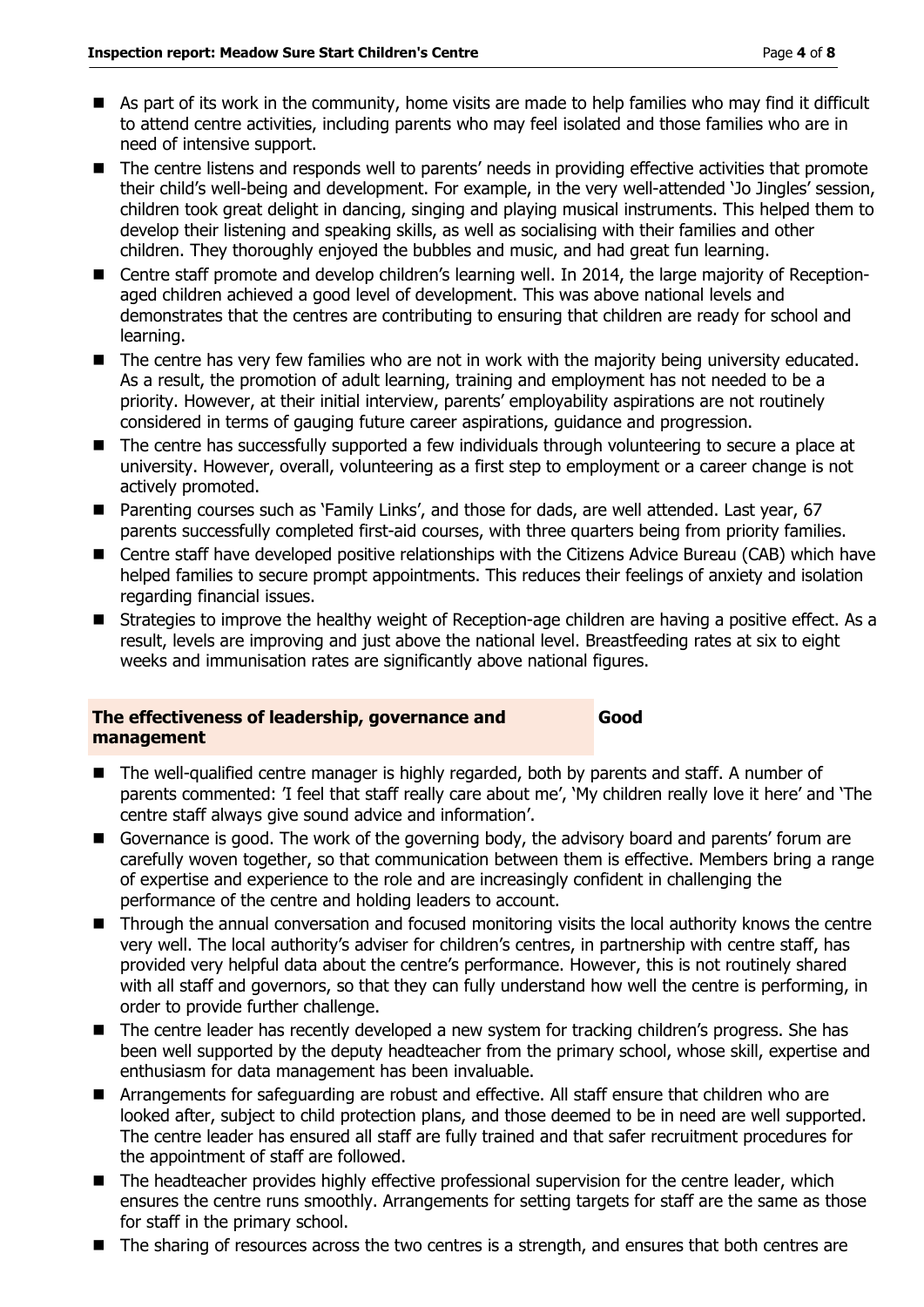able to provide a consistent service, which represents good value for money.

**Parents have many opportunities to express their views in helping to shape future services. For** example, they requested to have more sessions involving music and outside activities.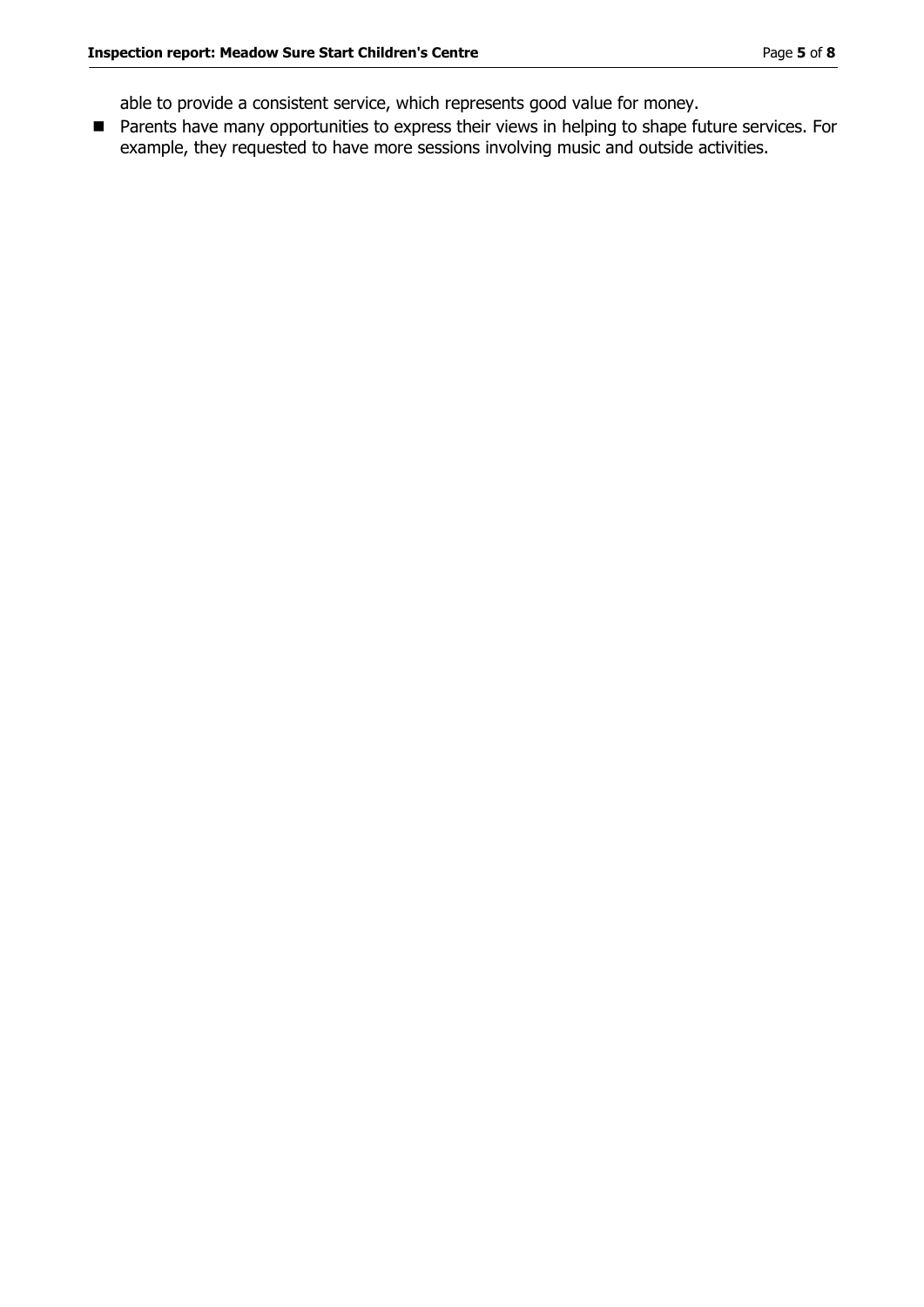# **What inspection judgements mean**

| Grade   | <b>Judgement</b>               | <b>Description</b>                                                                                                                                                                                   |
|---------|--------------------------------|------------------------------------------------------------------------------------------------------------------------------------------------------------------------------------------------------|
| Grade 1 | Outstanding                    | Practice consistently reflects the highest aspirations for children and<br>their families and as a result inequalities are reducing rapidly and gaps<br>are closing.                                 |
| Grade 2 | Good                           | Practice enables most children and their families to access good quality<br>services that improve children's wellbeing and achieve the stated<br>outcomes for families.                              |
| Grade 3 | <b>Requires</b><br>improvement | Performance is not as good as it might reasonably be expected to be in<br>one or more key areas.                                                                                                     |
| Grade 4 | Inadequate                     | The needs of children and families in its area are not being met and/or<br>the leaders and managers are not providing sufficient challenge to bring<br>about improvement to the quality of services. |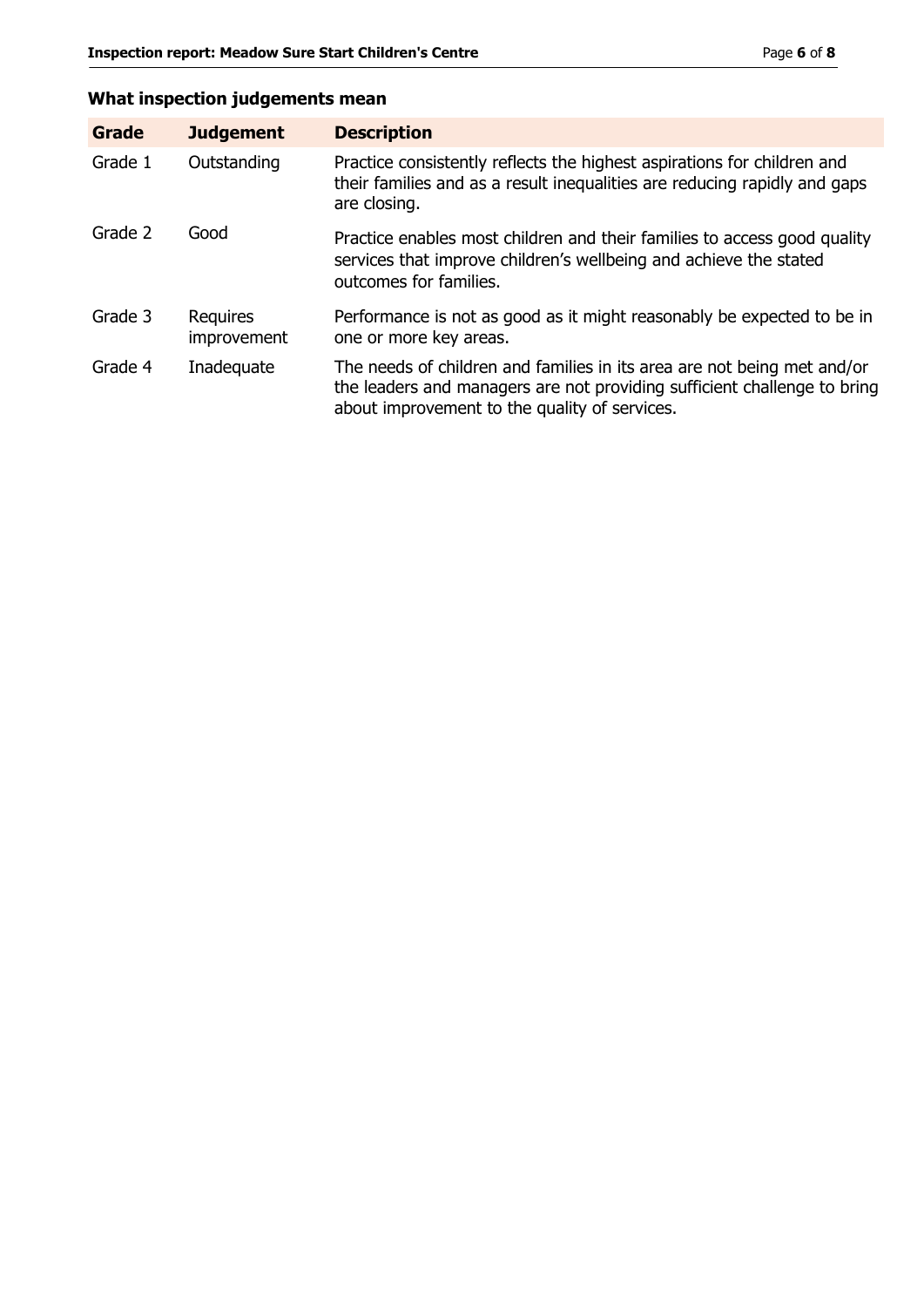| <b>Centre Details</b>                                                     |                                                                                  |
|---------------------------------------------------------------------------|----------------------------------------------------------------------------------|
| Unique reference number                                                   | 21972                                                                            |
| <b>Local authority</b>                                                    | Surrey                                                                           |
| <b>Inspection number</b>                                                  | 447576                                                                           |
| <b>Managed by</b>                                                         | The governing body of Meadow Primary School, on behalf<br>of the local authority |
|                                                                           |                                                                                  |
| <b>Approximate number of children under 796</b><br>five in the reach area |                                                                                  |
| <b>Centre leader</b>                                                      | <b>Tracey Robbins</b>                                                            |
| Date of previous inspection                                               | Not previously inspected                                                         |
| <b>Telephone number</b>                                                   | 020 8393 9320                                                                    |

**Email address** childrenscentre@meadow.surrey.sch.uk